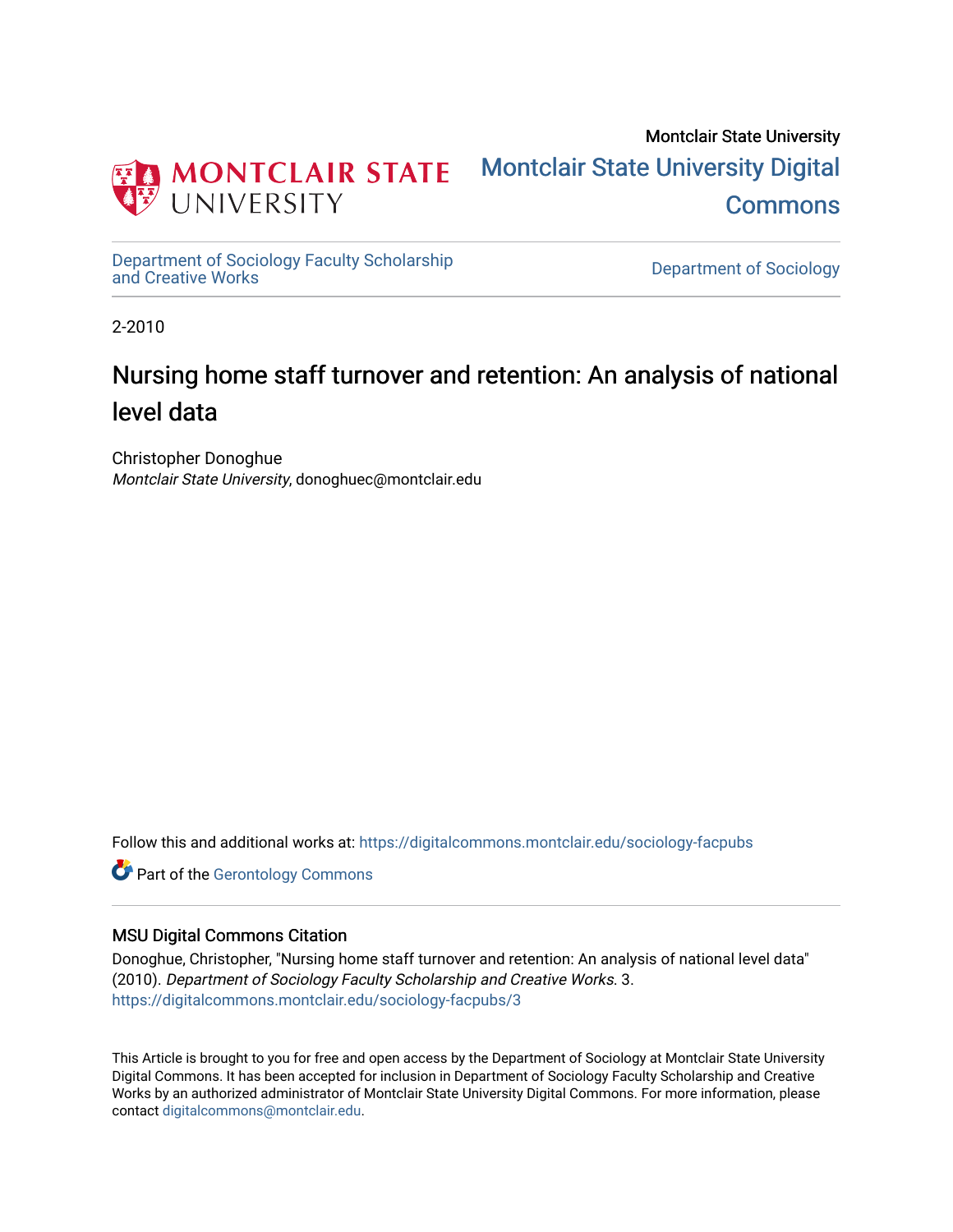# **Nursing Home Staff Turnover and Retention**

# **An Analysis of National Level Data**

Christopher Donoghue *Kean University, Union, NJ*

**Journal of Applied Gerontology** Volume 29 Number 1 February 2010 89-106 © 2010 The Author(s) 10.1177/0733464809334899 http://jag.sagepub.com

The goals of this study are to provide national estimates of turnover and retention for registered nurses, licensed practical nurses, and certified nursing assistants in nursing homes, and to examine the associations between management tenure, organizational characteristics, local economic conditions, turnover, and retention. The 2004 National Nursing Home Survey is used as the primary source of data. The annualized turnover rate is found to be the highest among certified nursing assistants at 74.5%, followed by registered nurses at 56.1%, and licensed practical nurses at 51.0%. National retention rates reveal that between 62.5% and 67.3% of nurses have been employed at the same organization for more than one year. Director of nursing tenure, registered nurse hours per patient day, and certified nursing assistant hours per patient day show the most consistent associations to lower turnover and higher retention.

*Keywords: nursing homes; turnover; retention; staffing; management tenure*

ursing home staff turnover has been studied extensively in recent years. This interest has been stimulated by both the perceived negative association between turnover and quality and the cost burdens that turnover imposes in the form of excess hiring and training (Halbur & Fears, 1986; Harrington & Swan, 2003; Munroe, 1990; Spector & Takada, 1991; Zimmerman, Gruber-Baldini, Hebel, Sloane, & Magaziner, 2002). Prior research has identified organizational characteristics that are reliable predictors of turnover (Anderson, Corazzini, & McDaniel, 2004; Banaszak-Holl & Hines, 1996; Brannon, Zinn, Mor, & Davis, 2002; Castle & Engberg,

**Manuscript received:** July 3, 2008; **final revision received:** January 14, 2009; **accepted:** February 25, 2009.

**Author's Note:** Please address correspondence to Christopher Donoghue, Assistant Professor, Department of Sociology and Anthropology, Kean University, 1000 Morris Avenue, Union, NJ 07083-0411; phone (908) 737-4075; e-mail: cdonoghu@kean.edu.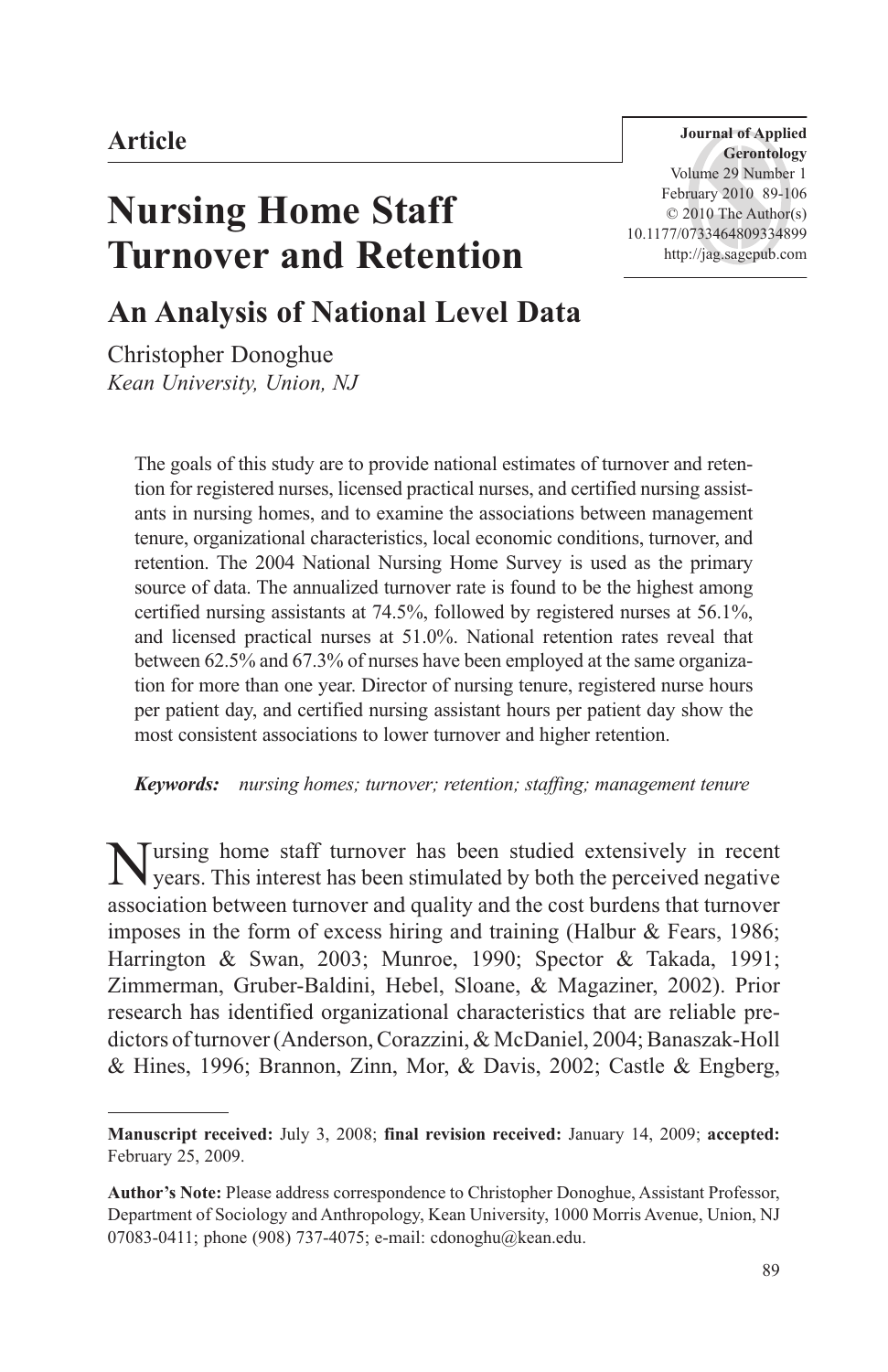2006). The most commonly cited predictors of turnover include staffing, top management turnover, and profit status; however, the effects of these variables on turnover vary by nurse type and local economic conditions (Castle & Engberg, 2006; Donoghue & Castle, 2006, 2007). Less attention has been devoted to a nursing home's proportion of nurses with long periods of continuous service, or its level of retention. This is surprising because retention is a separate indicator of staff stability that holds the same potential to influence quality and organizational spending on hiring and training. Nursing home staff retention may also represent a more achievable management goal for Nursing Home Administrators (NHAs) when industrial and economic conditions render staff turnover nearly impossible to control.

This study uses data from the 2004 National Nursing Home Survey (NNHS) to produce national estimates of both turnover and retention for nursing home staff. The effects of organizational characteristics and local economic factors on turnover and retention are also estimated for registered nurses (RNs), licensed practical nurses (LPNs) and certified nursing assistants (CNAs). Most of the existing research on nursing home staff turnover has been based on statewide and multistate samples. Few of these studies have examined staff retention (Castle, 2006; Tai, Bame, & Robinson, 1998). This research fills a gap in the nursing home literature because it is the first examination of both turnover and retention at the national level. The findings have implications for policymakers who seek to manage a diverse array of staffing challenges.

#### **Turnover Versus Retention**

Two literature reviews of turnover in nursing homes have revealed that researchers use a wide variety of turnover definitions (Castle, 2006; Tai et al., 1998). Tai et al.'s (1998) review found that in some cases, the proportion of "stayers" relative to "leavers" has been considered in the definition of turnover; in others, the period of time spent in employment has been used as a factor. Some researchers have measured turnover more conservatively by counting only voluntary turnover; whereas others have liberally counted both those that quit and also those that intend to quit (Tai et al., 1998). In a more recent review of turnover methodologies, Castle (2006) found that this trend has continued as some researchers have calculated the ratio of employees with less than one year of tenure versus the total number of staff; and others have compared the number of full-time hires versus the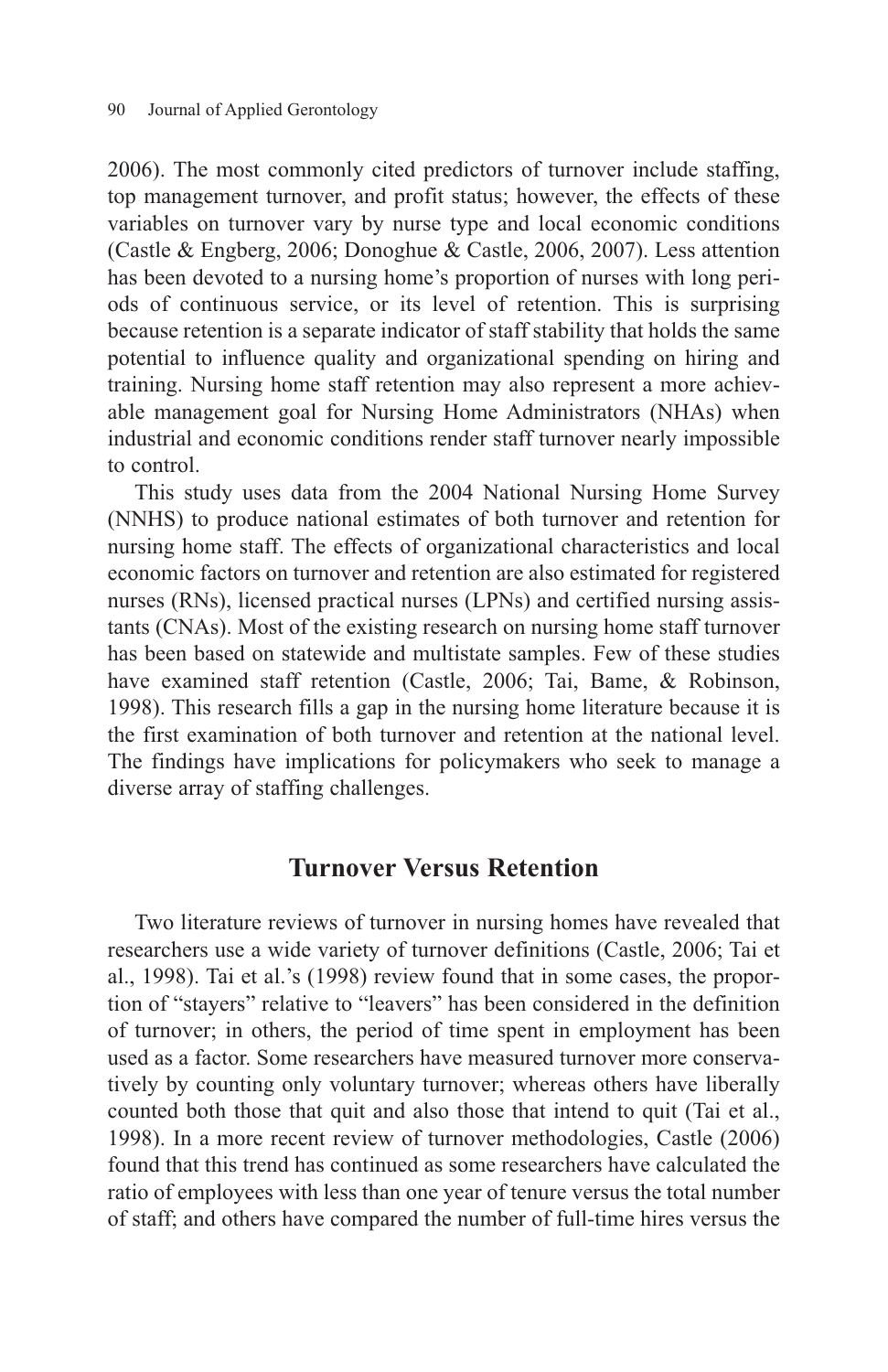number of full-time employees. Several studies in both reviews did not report their measurement methodologies at all. Nearly all of the authors of the studies in the two reviews described their work as measuring turnover, referring here to the proportion of an organization's staff that has terminated employment over a given period of time, yet many of the components of these definitions clearly measure other factors as well.

A small subsegment of the methodologies that have been used to measure turnover may be described as capturing retention, or including retention in the definition of turnover, by their inclusion of variables that measure the amount of time that workers have spent in employment (see Brennan & Moos, 1990; Hart & Moore, 1989; Ong, Rickles, Matthias, & Benjamin, 2002). Retention is different from turnover because it reflects not only an organization's record of stable employment, but also its propensity to groom a staff with a longer mean employment duration in the same facility. The distinction between turnover and retention is most apparent when considering the amount of time that an organization's "stayers" (or those who have not been terminated either voluntarily or involuntarily) have spent in employment. For example, consider the case of two nursing homes with the same number of staff and the same turnover rate, measured in the following manner:

#### Turnover = Terminations in a one year period/Total number of staff

If the turnover rate for both facilities is 40%, we can conclude that 40% of both staffs have either been eliminated or replaced by new employees; however, if in the first nursing home, the average amount of time that the stayers have spent in employment is 6 months, and in the second facility, the mean is 3 months, then we can deduce that the staff in the first facility is comprised of workers who have gained more experience in their current roles than that of the second facility. This sort of worker stability, conceptualized in this study as a measure of retention, may provide NHAs with a reliable cadre of experienced staff that can aide management in its efforts to maintain standards of quality even when turnover levels are undesirably high.

# **Predicting Turnover and Retention**

A scarce amount of national estimates of nursing home staff turnover exist in the literature, and none for staff retention. The first two of these national turnover studies were conducted by the American Health Care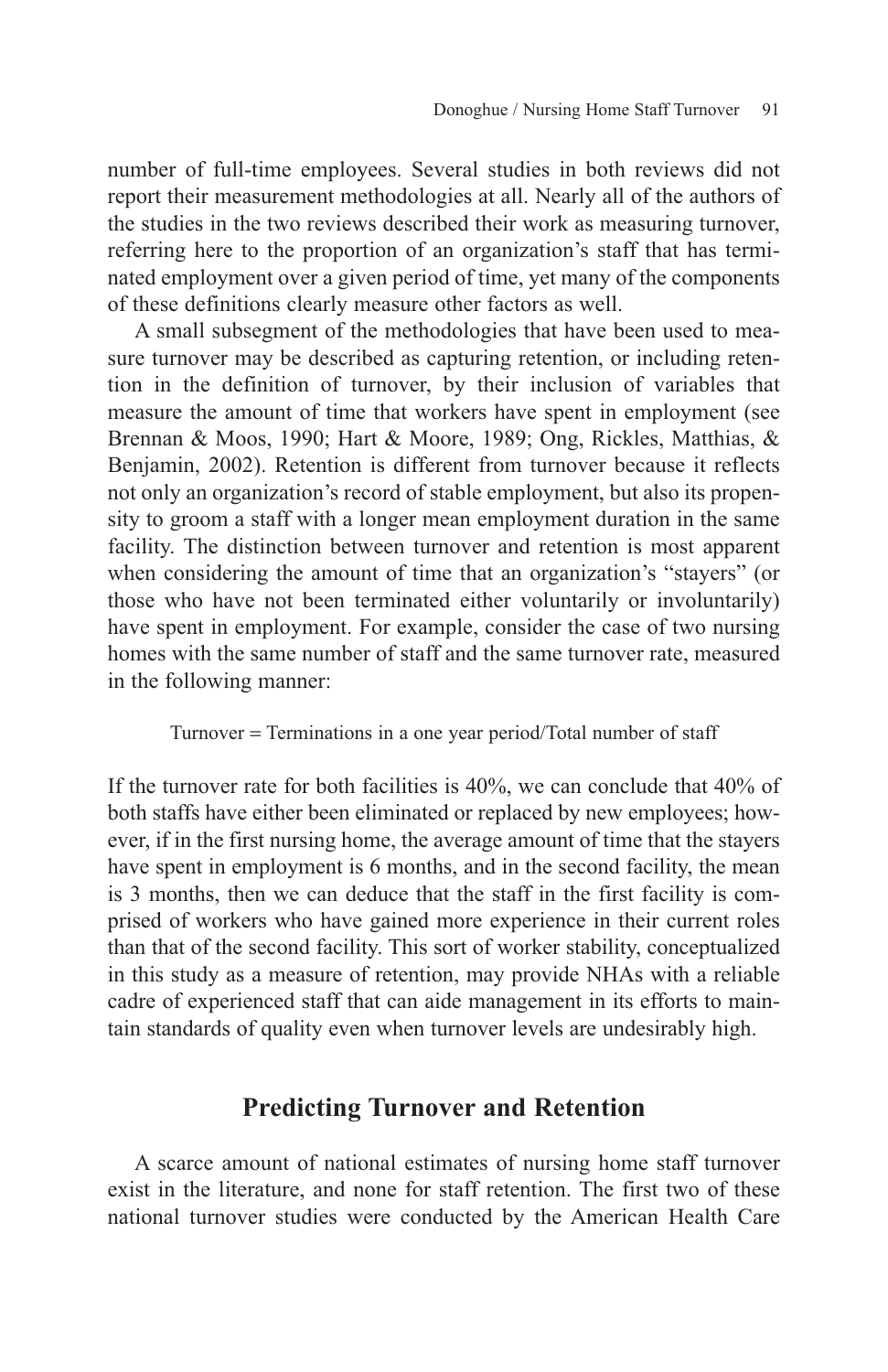Association (AHCA) in 2001 and 2003 (Decker et al., 2002, 2003). In 2001, the AHCA estimated annual turnover among CNAs at 78.1%, RNs at 56.2%, and LPNs at 53.6% on an annualized basis. In 2003, the AHCA estimated CNA turnover at 71.1% and both RNs and LPNs at 48.9%. Both of these studies were based on national samples of more than 6,000 nursing homes, but the response rates were only 42.2% in 2001 and 37.7% in 2003. More recently, Castle (2008) used self-reported turnover data from three major nursing home surveys conducted between 2005 and 2006 to estimate turnover at 64.2% among CNAs, 46.3% among RNs, and 43.1% among LPNs. The response rate for these surveys varied between 65% and 75%.

Most other estimates of nursing home staff turnover have been derived from single or multistate regional samples and have used many different measurement methodologies. According to Castle (2006), this dissonance has resulted in a wide range of turnover estimates that varies in the literature by as much as 322% among nurse aides (NAs); 95% among LPNs, and 45% among RNs. The variance in the estimates grows smaller with the rise in professionalism (NA to LPN to RN), as does the level of turnover for each of the three nursing positions according to the estimates of most regional-level studies. In the first two national estimates, the largest difference in turnover by professionalism is seen between the CNAs and other nurses. RNs and LPNs have similar rates in both surveys. Most regionallevel studies have found that RNs turn over less than LPNs (Castle & Engberg, 2006; Donoghue & Castle, 2006, 2007). The only existing estimates of staff retention are also specific to particular regions. Brennan and Moos (1990) found that 46% of nurses held their positions for less than one year. Ong et al. (2002) estimated that 40% of nurses were employed for more than one year in a sample of California nursing homes.

Staff turnover in the nursing home industry is often attributed to a burdensome workload. In a study of California nursing homes, Harrington and Swan (2003) found that total nursing hours per patient day was negatively associated with staff turnover. In a more recent study of Texas nursing homes, Kash, Castle, Naufal, and Hawes (2006) found that higher nurse-topatient ratios were associated with lower turnover among all nurse types. In other studies that have examined the effects of staffing ratios for specific nurse types, differences have been observed in the associations with turnover. These studies have generally found that higher RN and LPN staffing levels are associated with higher turnover, but that higher CNA staffing levels are associated with lower turnover (Castle & Engberg, 2006; Donoghue & Castle, 2006, 2007). In Anderson et al.'s (2004) study, the authors hypothesized that the association between high RN staffing and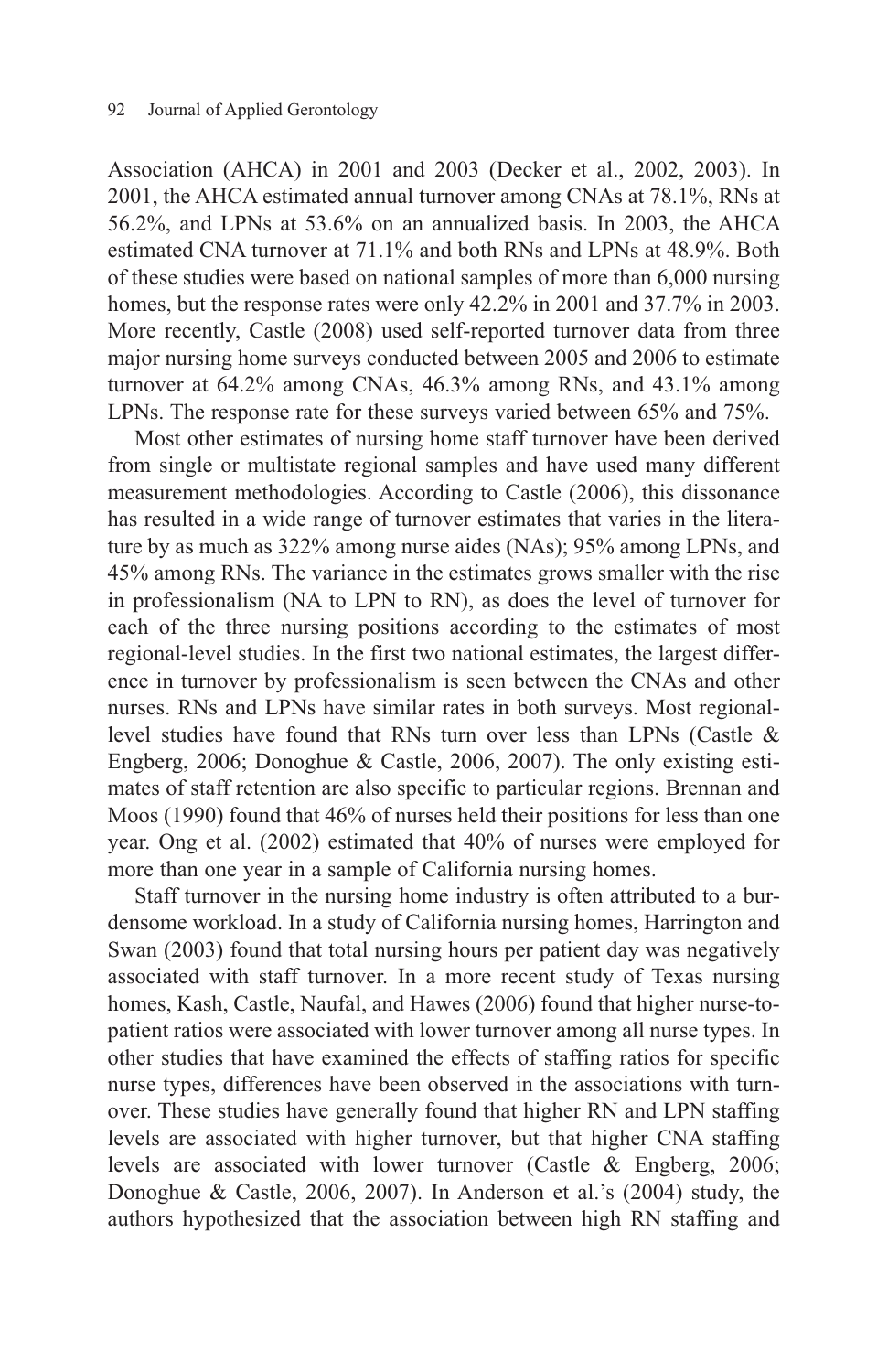high RN turnover may be a spurious correlation stemming from the inclusion of facilities with high acuity in the sample. The link between high CNA staffing and lower turnover may be explained by the reality that CNAs perform most of the direct patient care. Thus, when a nursing home employs an ample number of CNAs, all nurses experience decreased burden. Nevertheless, Castle, Engberg, Anderson, and Men (2007) found that a burdensome work schedule was a key predictor of low job satisfaction among CNAs, and that low job satisfaction predicted intent to leave and actual turnover. For these reasons, it is expected that higher CNA staffing levels and more CNA overtime shifts will be associated with lower turnover and higher retention, but that higher RN and LPN staffing levels and overtime shifts will be unrelated to turnover or retention. RNs may share more of the labor burden when they are required to provide more bedside care. Therefore, it is also expected that facilities with more RNs solely devoted to bedside care will experience higher RN turnover and lower RN retention, but lower LPN and CNA turnover and higher LPN and CNA retention.

Many prior turnover studies have examined the effects of turnover and tenure among Directors of Nursing (DON) and NHAs on nursing home staff. Top management turnover may influence nurse turnover by creating a perception of instability in the work environment. New managers may also be more inclined to terminate nurses they inherit on their staffs to implement policy changes or new management philosophies. Alternatively, turnover among top managers and nurses may occur together when nursing home owners enact more sweeping changes in their organizations. Donoghue and Castle (2007) found evidence of this in a positive association between NHA turnover and both RN and CNA turnover. Castle (2005) also found that a combined measure of DON turnover and NHA turnover was positively associated with nursing staff turnover. Using tenure as a measure of management stability, Anderson et al. (2004) found that turnover is lower among RNs and LPNs when DONs have been on the job for a longer period of time. In the current study, the effects of both NHA and DON tenure are tested on turnover and retention among all nurse types. It is expected that DON tenure will be more closely associated to lower turnover and higher retention among nurses than NHA tenure because DONs work more closely with the nursing staff, and may potentially provide a stronger sense of management stability.

In addition to job burden and management stability, other organizational factors influence job satisfaction among nurses as well. Castle et al. (2007) found that NAs are less likely to think about leaving, think about a job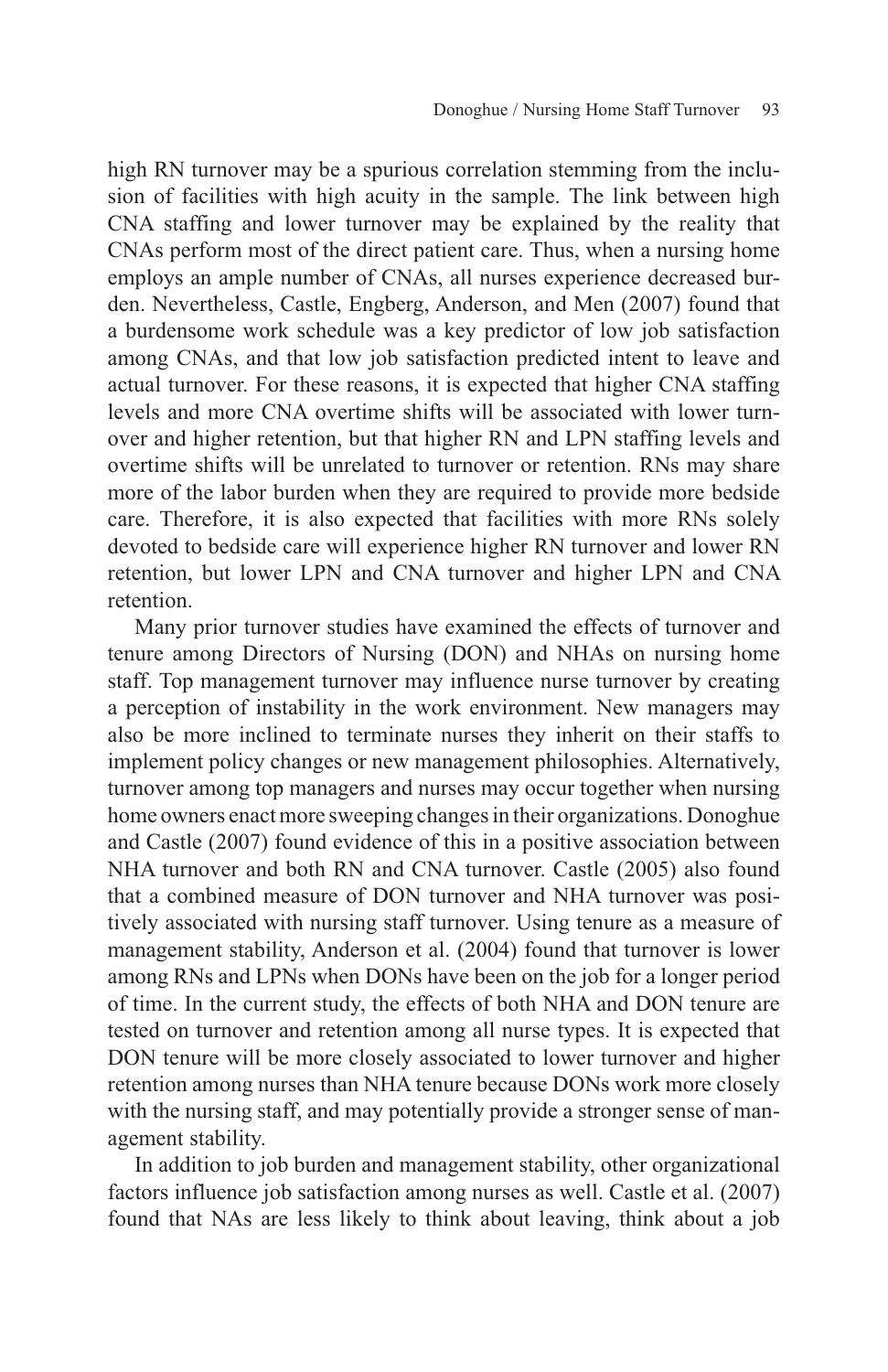search, conduct a job search, and turn over when they are satisfied with the job's rewards (defined as wages and opportunities for advancement). In the current study, nurse wages are tested for their effects on tenure and retention. Prior organizational level studies have not used wages to predict turnover, but many studies have found that for-profit nursing homes have higher turnover (Banaszak-Holl & Hines, 1986; Castle & Engberg, 2006, Donoghue & Castle, 2006; Harrington & Swan, 2003; Kash et al., 2006). This is significant because for-profit facilities tend to maintain lower nurse staffing levels with higher nurse wages.

Prior research has emphasized the need to examine these organizational factors within the context of local economic conditions (Abelson & Baysinger, 1984). Harrington and Swan (2003) found that regions in California with higher income and higher unemployment are both associated with lower nursing home staff turnover. Using data from multiple states, Donoghue and Castle (2007) also found that higher unemployment and a rural location was linked to lower turnover. Therefore, it is expected that higher income and higher unemployment will both be associated with lower turnover and higher retention.

#### **Method**

#### **Source of Data**

The 2004 NNHS was used as the primary source of data for this study. The NNHS is a semiannual national survey of nursing homes, current patients, and discharged patients that has been conducted seven times since 1973. The most recent NNHS was conducted between August and December of 2004. The public-use version was made available to the public in August 2006. Because this study required the use of some microdata, special approval was obtained from the National Center for Health Statistics (NCHS).

The full sample of nursing homes was drawn from a universe of 16,628 American nursing homes obtained by the NCHS from the Centers for Medicare and Medicaid Services and a separately compiled state licensing list. This list was stratified by bed certification status, hospital- and nonhospital-based status, ownership, geographic region, state, county, and zip code. A sample of 1,500 nursing homes was then selected in proportion to bed size, using a systematic sampling method. Participation was obtained from 1,174 nursing homes resulting in a response rate of 81%. Those not participating included 283 that refused and 43 that did not meet the scope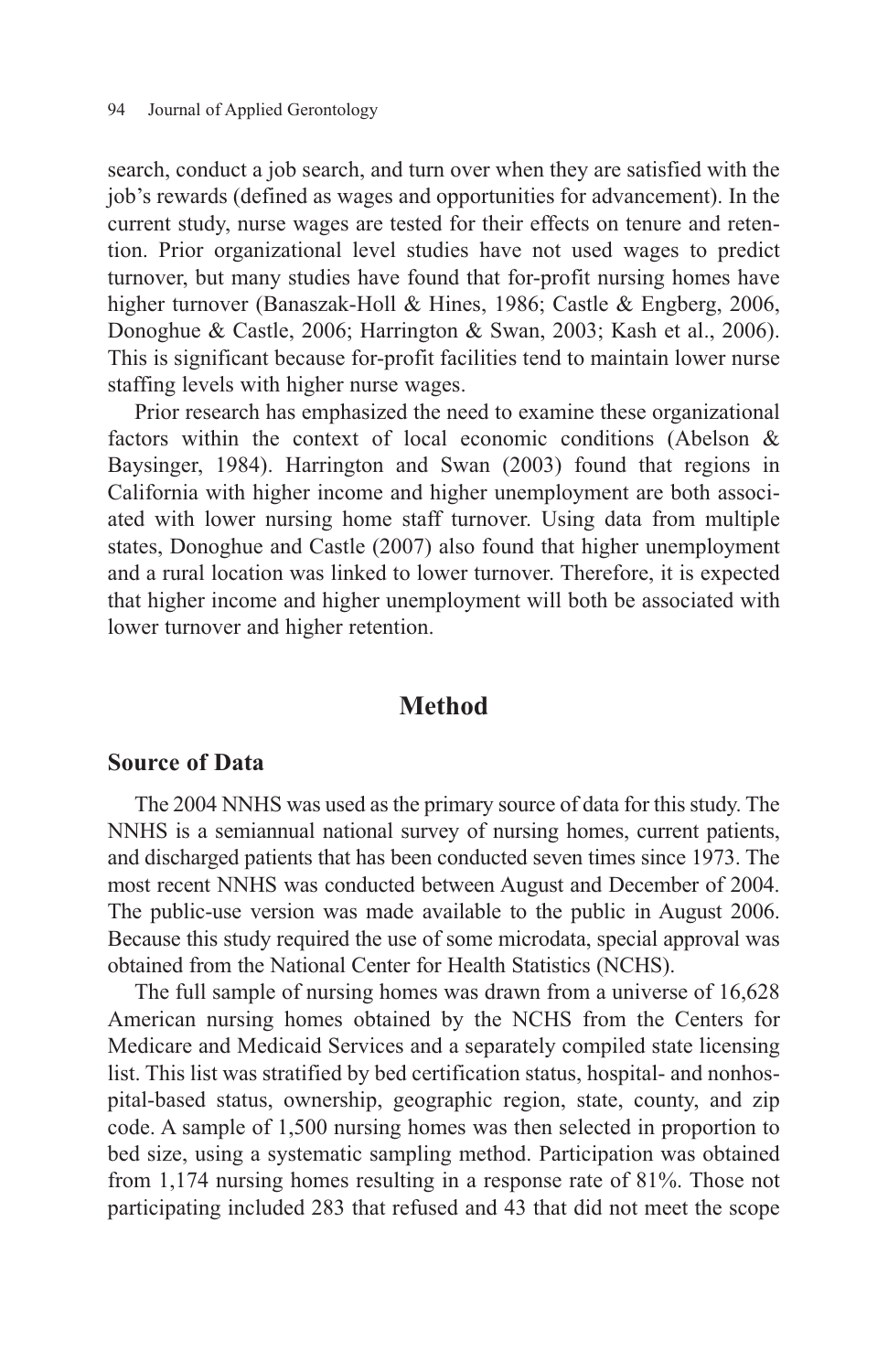of the survey. Reasons for not meeting the scope included going out of business and duplication.

#### **Dependent Variables**

Retention is defined as the percentage of full time equivalent (FTE) nurses employed for more than one year. It is measured separately for RNs, LPNs, and CNAs. Turnover is measured as a function of the following equation:

(Number of FTE nurses that quit in the last 3 months)/(Number of FTE nurses that worked last week $) = (Vacant positions)$ 

FTE was defined as full-time nurses plus one half of part-time nurses, or in some cases all FTEs, depending on the nursing home's reporting method. This definition of turnover is identical to that used by Decker et al. (2002, 2003), but for 3 months instead of 6. The 3 month time period used by the NNHS enhances reliability because longer timeframes have been found less accurate in prior research (Castle, 2006), but it also produces a highly skewed distribution because of the increased likelihood of facilities reporting zero terminations. In prior studies, skewed turnover distributions have been paired into high and low turnover groups (Brannon et al., 2002, Castle & Engberg, 2006; Donoghue & Castle, 2006). This study applies the same methodology by separating the facilities at the median into categories of high and low turnover by nurse type.

#### **Independent Variables**

Several staffing variables are used to predict turnover and retention. Hours per patient day is calculated for RNs, LPNs and CNAs using the following formula:

(Hours per patient day) = (((FTE  $\times$  35 hours)/7 days)/(number of patients))

Overtime is counted as the number of shifts worked in the past week for each nurse type. Tenure among DONs and NHAs is measured as the total number of months spent in the current occupational position at the same facility. Wages represent the current starting hourly pay for each nurse type. The total number of RN FTEs at bedside represents those solely devoted to bedside care.

Facilities are further classified by several organizational characteristics, including proprietary status (for-profit or nonprofit), membership in a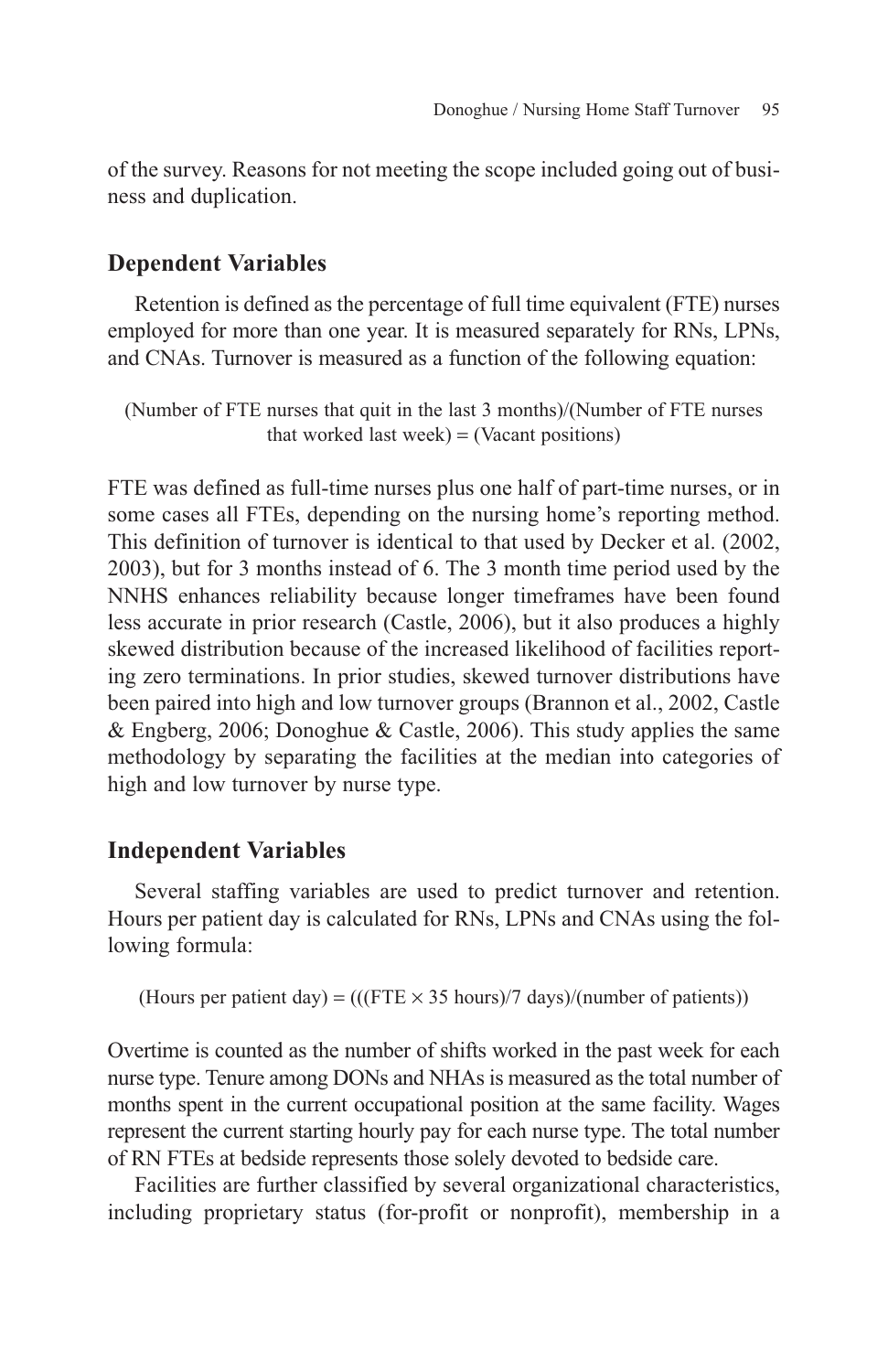chain, and number of beds (bed size). Occupancy is defined as the number of patients divided by the number of beds available for use. All of these variables have been used in prior nursing home staff turnover research. Local economic conditions were gathered from the Area Resource File (2005). This secondary source of data provided per capita income, the total number of nursing homes in the county as a measure of competition (made zero if none), and the county unemployment rate.

#### **Analysis Strategy**

The descriptive data in Table 1 include national estimates for turnover and retention derived from the statistical weights for facility size provided by the NCHS. Logistic regression analysis was used to predict the likelihood of high turnover (relative to low turnover) for all nurse types, using staffing variables, organizational characteristics, and local economic conditions as independent variables. Ordinary least squares regression analysis was used to predict retention levels for all nurse types using the same sets of variables. Both sets of analyses were conducted with the statistical weights for facility size applied. In a separate analysis (not shown), the same models were tested without the statistical weights applied. No important differences were observed in the variable effects.

### **Results**

The descriptive data for the sample and the national estimates for turnover and retention appear in Table 1. When annualized, the national estimates of turnover are 56.1% for RNs, 51.0% for LPNs, and 74.5% for CNAs. These figures are most comparable to the two national estimates made by the AHCA because the exact same turnover methodology was used (Decker et al., 2002, 2003). The current turnover estimates are similar to those previous estimates, but slightly higher. The current estimates are also higher than those made by Castle (2008), which are based on self-reporting. All of these national estimates, including those reported here, follow a ranking pattern that is different from nearly all of the existing regional studies, which have found that CNAs rank highest in turnover, followed by LPNs and then RNs. Alternatively, the above mentioned national estimates have found that CNAs rank highest in turnover followed by RNs and then LPNs.

The national estimates for nurse retention show that 68.4% of LPNs were employed in the same facility for more than one year, followed by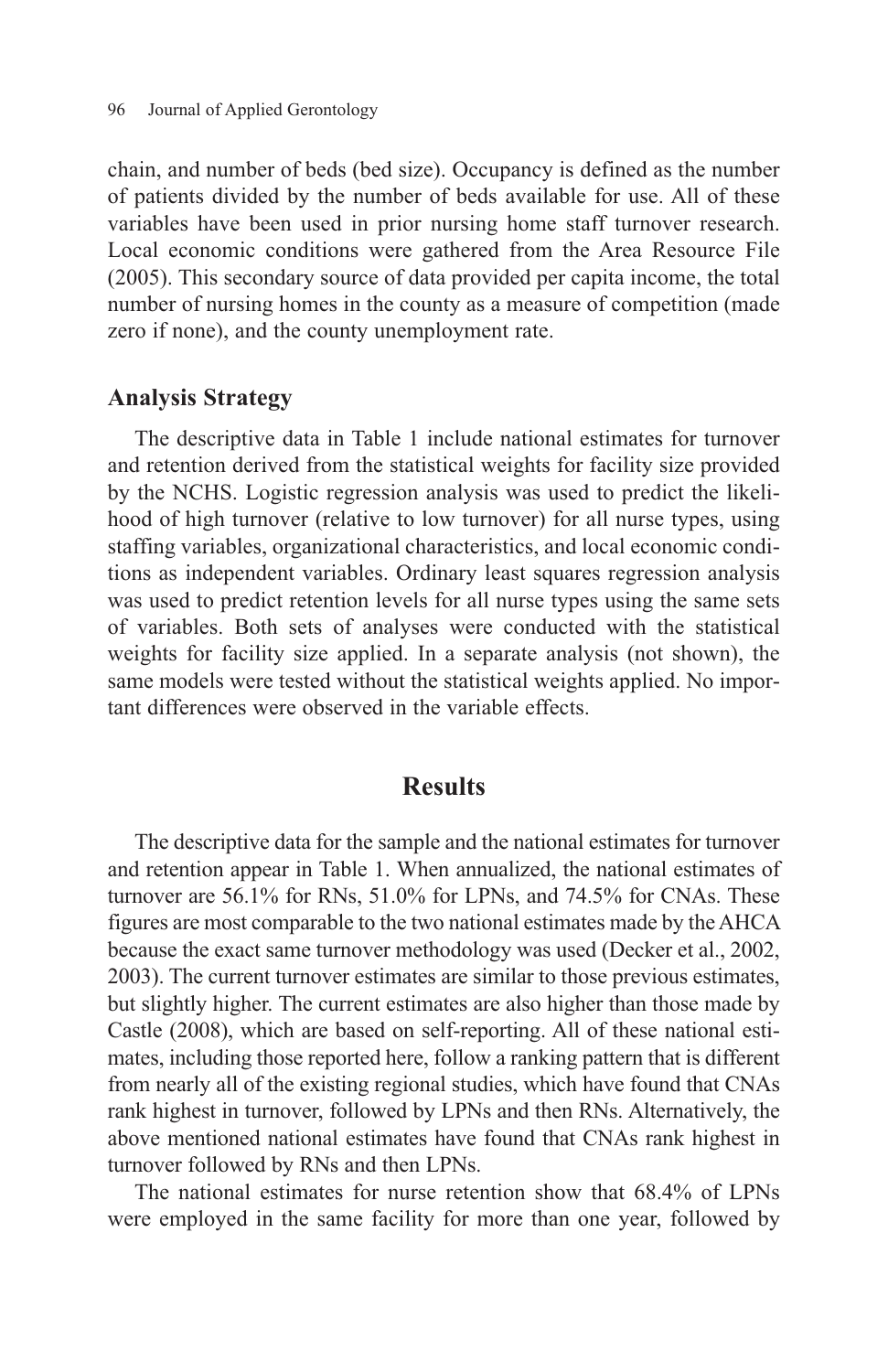|                                       | Sample         |       | <b>National Estimate</b> |      |
|---------------------------------------|----------------|-------|--------------------------|------|
|                                       | $M$ (or $\%$ ) | SD    | $M$ (or %)               | SD   |
| Staff turnover                        |                |       |                          |      |
| RN turnover                           | 13.8%          | 31.3  | 14.0%                    | 31.3 |
| (last 3 months)                       |                |       |                          |      |
| LPN turnover                          | 12.4%          | 19.8  | 12.7%                    | 19.9 |
| (last 3 months)                       |                |       |                          |      |
| NA turnover                           | 18.8%          | 28.2  | 18.6%                    | 29.4 |
| (last 3 months)                       |                |       |                          |      |
| Total turnover                        | 44.9%          | 57.4  | 45.3%                    | 58.1 |
| (last 3 months)                       |                |       |                          |      |
| Staff retention and management tenure |                |       |                          |      |
| % of RNs employed                     | 68.0%          | 31.8  | 67.3%                    | 31.8 |
| for more than one year                |                |       |                          |      |
| % of LPNs employed                    | 69.0%          | 26.5  | 68.4%                    | 26.8 |
| for more than one year                |                |       |                          |      |
| % of CNAs employed                    | 62.7%          | 21.3  | 62.5%                    | 21.5 |
| for more than one year                |                |       |                          |      |
| Number of months                      | 43.13          | 58.27 |                          |      |
| DON employed                          |                |       |                          |      |
| Number of months                      | 64.98          | 81.22 |                          |      |
| NHA employed                          |                |       |                          |      |
| Staffing characteristics              |                |       |                          |      |
| RN hours per patient day              | .52            | .58   |                          |      |
| LPN hours per patient day             | .79            | .73   |                          |      |
| CNA hours per patient day             | 2.51           | 1.92  |                          |      |
| RN hours solely bedside               | .30            | .55   |                          |      |
| per patient day                       |                |       |                          |      |
| RN overtime shifts                    | 1.70           | 4.29  |                          |      |
| in the last week                      |                |       |                          |      |
| LPN overtime shifts                   | 4.07           | 8.49  |                          |      |
| in the last week                      |                |       |                          |      |
| CNA overtime shifts                   | 9.71           | 19.10 |                          |      |
| in the last week                      |                |       |                          |      |
| RN hourly starting                    | \$19.75        | 3.55  |                          |      |
| wages (hourly)                        |                |       |                          |      |
| LPN hourly starting wages             | \$15.15        | 3.00  |                          |      |
| CNA hourly starting wages             | \$8.72         | 1.68  |                          |      |
| Organizational characteristics        |                |       |                          |      |
| Bed size                              | 110.67         | 90.04 |                          |      |
| For-profit                            | 60.2%          |       |                          |      |

**Table 1 Descriptive Statistics (***N* = **1,174)**

(*continued*)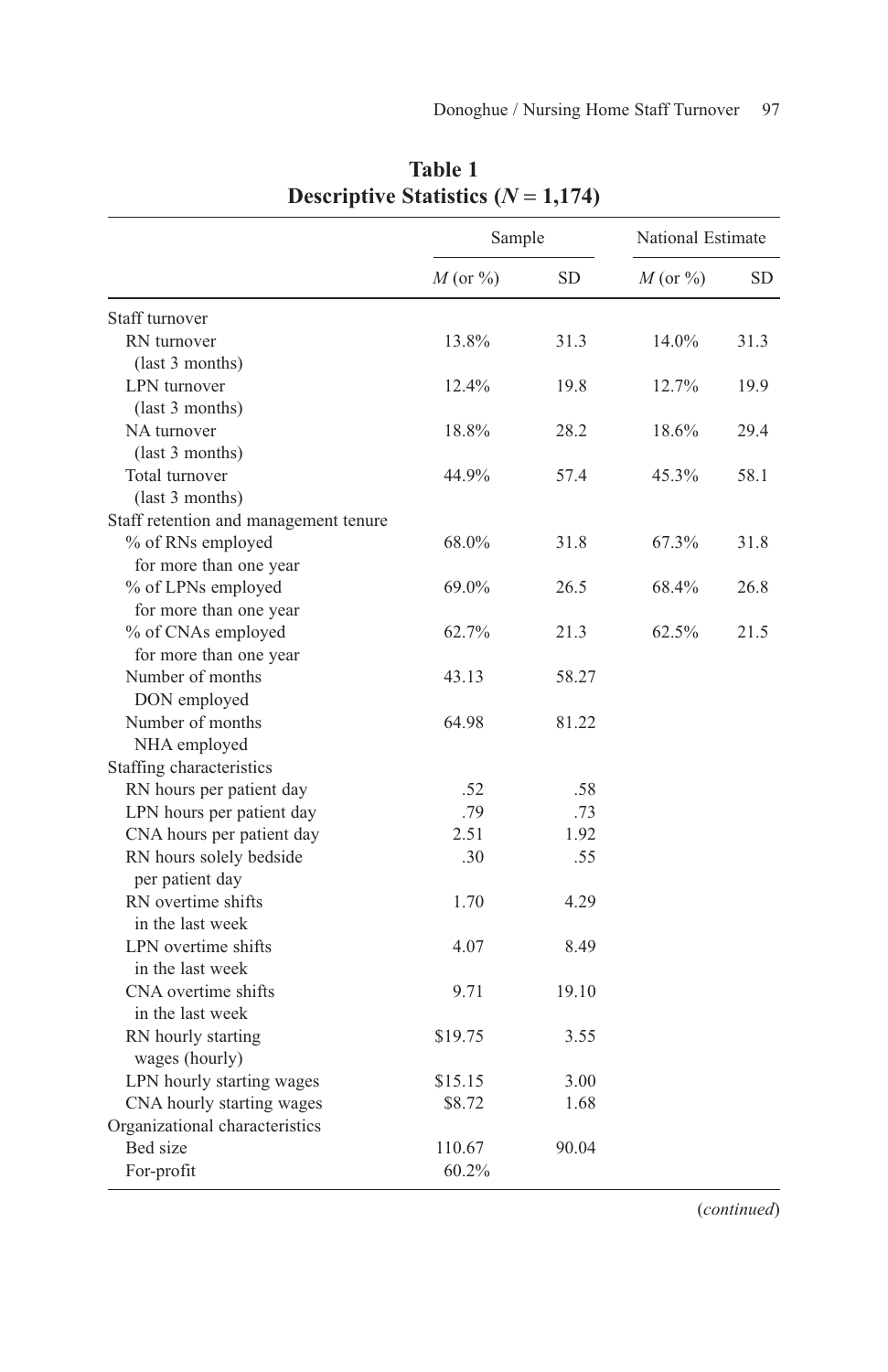|                             |                | Sample   | National Estimate |     |
|-----------------------------|----------------|----------|-------------------|-----|
|                             | $M$ (or $\%$ ) | SD.      | $M$ (or $\%$ )    | SD. |
| Chain membership            | 52.5%          |          |                   |     |
| Average occupancy           | 85.8%          | 13.97    |                   |     |
| Medicaid census             | 62.0%          | 23.85    |                   |     |
| Local economic conditions   |                |          |                   |     |
| Per capita income           | \$30,286.64    | 8,511.44 |                   |     |
| Nursing homes in the county | 28.20          | 64.41    |                   |     |
| Unemployment rate           | 5.79           | 2.09     |                   |     |

**Table 1 (continued)**

Note: RN = Registered Nurse; LPN = Licensed Practical Nurse; NA = Nurse Aid; DON = Director of Nursing; NHA = Nursing Home Administrator.

RNs at 67.3% and CNAs at 62.5%. These percentages are higher than the two previous estimates of total nurse retention found in two prior studies that used regional samples (Brennan & Moos, 1990; Ong et al., 2002). The DONs averaged 43.13 months of tenure, nearly 2 years less than the NHAs, who averaged 64.98 months.

CNAs perform 2.51 hours of work per patient day, nearly 5 times as many as RNs, who work .51 hours per patient day; LPNs work .72 hours per patient day. RNs solely devoted to bedside care work less than one third of an hour (.30) per patient day. Most overtime shifts are worked by CNAs, who average \$8.72 per hour in wages at the inception of employment. The average hourly starting wages are \$15.15 for LPNs and \$19.75 for RNs. The organizational characteristics of the sample are similar to the national estimates in the 2004 NNHS.

Table 2 displays the weighted odds ratio estimates for the probability of high turnover among RNs, LPNs, and CNAs. Table 3 displays the weighted ordinary least squares regression coefficients for the percentages of nurses employed for one year or more. DON tenure is associated with a lower probability of high turnover among all RNs and CNAs and also a higher level of retention for all nurses. RN hours per patient day are associated with a lower probability of high LPN and CNA turnover, and also higher retention among RNs and CNAs. CNA hours per patient day are associated with a lower probability of high turnover among LPNs and CNAs, but are not linked to retention. Neither overtime shifts nor RN hours per patient day solely devoted to bedside care show patterned relationships to turnover or retention. Retention is higher among RNs and LPNs in facilities with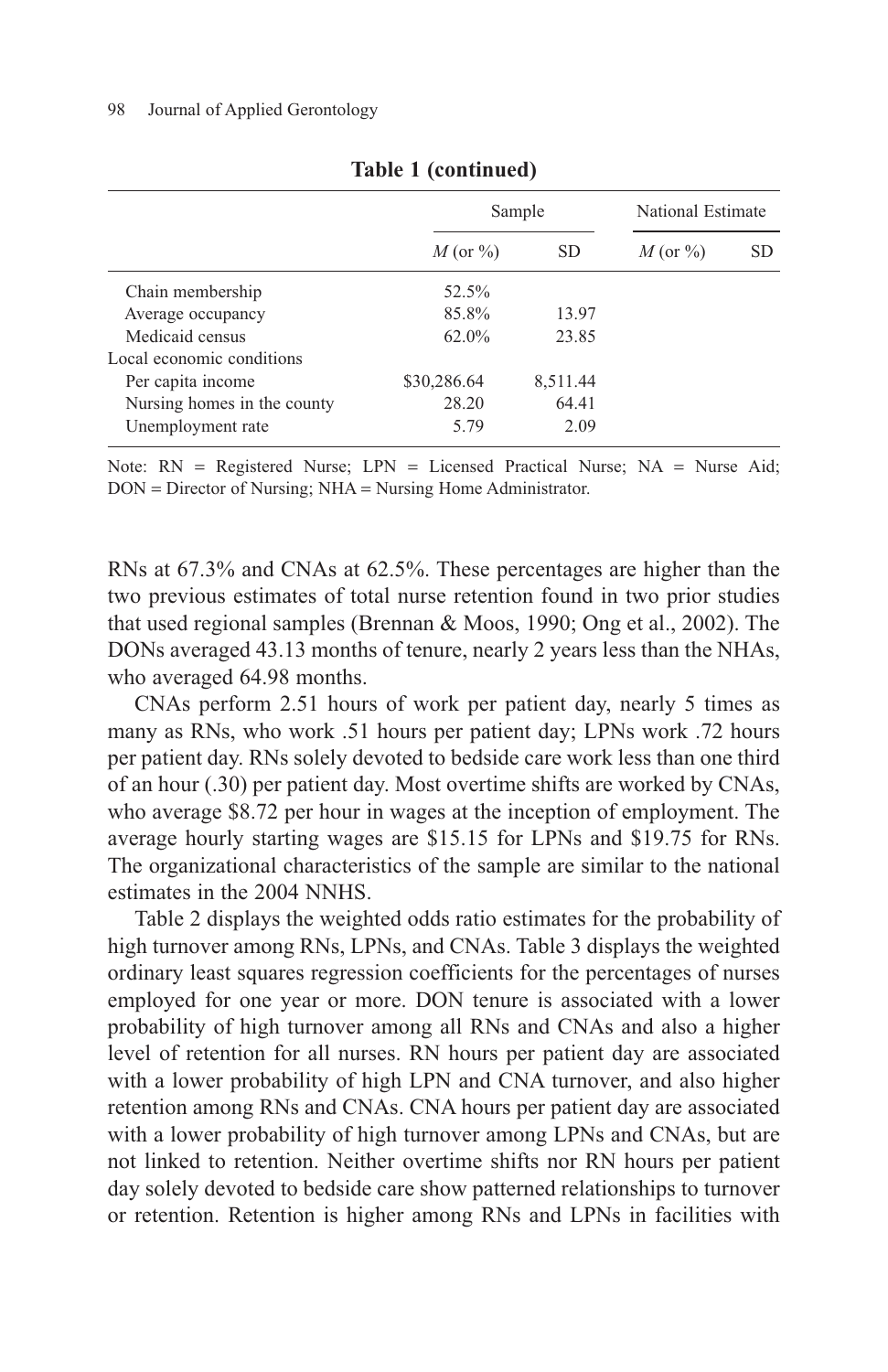|                                         | High RN Turnover            | High LPN Turnover         | High CNA Turnover           |
|-----------------------------------------|-----------------------------|---------------------------|-----------------------------|
| Management tenure                       |                             |                           |                             |
| Number of months DON employed           | 99*** (.99 to 1.00)         | 99 (.99 to 1.00)          | 99* (.99 to 1.00)           |
| Number of months NHA employed           | 1.00(0.99 to 1.00)          | .99 (.99 to 1.00)         | $(001.00)$ to 1,000         |
| Staffing characteristics                |                             |                           |                             |
| RN hours per patient day                | $1.08$ (.67 to 1.74)        | 57* (.33 to .97)          | $.52*(.28 \text{ to } .93)$ |
| LPN hours per patient day               | 1.13 (.81 to 1.58)          | $.94$ $(.62$ to $1.44$ )  | $1.03$ (.69 to $1.53$ )     |
| CNA hours per patient day               | $.98(.85 \text{ to } 1.13)$ | $.81*(.67 to .98)$        | $.59***$ (.48 to .72)       |
| RN hours solely bedside per patient day | 1.13(0.80 to 1.60)          | $.68$ $(.43$ to $1.08)$   | .98 (.54 to 1.79)           |
| RN overtime shifts in the last week     | $1.02$ (.97 to $1.08$ )     | $.99$ $(.96$ to $1.04$ )  | $.98(.93 \text{ to } 1.02)$ |
| LPN overtime shifts in the last week    | (66.0156, 97)               | 1.01 (.98 to 1.04)        | 1.02(0.90 to 1.05)          |
| CNA overtime shifts in the last week    | 1.01(09001.02)              | $.99$ $(.98$ to $1.01$    | (100(.99 to 1.01))          |
| RN hourly starting wages                | $1.00$ $(0.94$ to $1.07$    | .94 (.88 to 1.00)         | .97(.90 to 1.04)            |
| LPN hourly starting wages               | .98(.89 to 1.08)            | $1.16**$ (1.08 to 1.28)   | .99(0.90 to 1.11)           |
| CNA hourly starting wages               | 1.10(0.95 to 1.26)          | .92(.80 to 1.06)          | 95 (.83 to 1.10)            |
| Organizational characteristics          |                             |                           |                             |
| Bed size                                | $1.01*$ (1.00 to 1.01)      | $1.00**$ (1.00 to 1.01)   | $1.00$ $(0.99$ to $1.00)$   |
| For-profit                              | .90 (.64 to 1.28)           | 1.07 (.75 to 1.52)        | 1.37 (.95 to 1.97)          |
| Chain membership                        | .34(.980 to 1.84)           | .98 (.70 to 1.4)          | $1.11$ (.79 to $1.57$ )     |
| Average occupancy                       | 90 (.290 to 2.780)          | .35 (.11 to 1.12)         | $.65(0.21)$ to $2.01$       |
| Medicaid census                         | .53 (.27 to 1.07)           | $.72$ ( $.35$ to $1.48$ ) | $.69$ $(.32$ to $1.49$ )    |
| Local economic conditions               |                             |                           |                             |
| Per capita income (in thousands)        | 1.00(1.00 to 1.00)          | 1.00 (1.00 to 1.00)       | 99*** (.99 to 1.00)         |
| Nursing homes in the county             | 99 (.99 to 1.00)            | .99(.99 to 1.00)          | 1.00 (.99 to 1.00)          |
| Unemployment rate                       | 1.06(0.99 to 1.14)          | 1.01 (.94 to 1.08)        | $(66.01*(85.092)$           |
| Observations                            | 948                         | 946                       | 946                         |
| Log likelihood                          | 17,889.88                   | 17,869.36                 | 17,886.85                   |
| $Pseudo-R2$                             | $\Xi$                       | $\Xi$                     | $\frac{1}{2}$               |

|   |                                        | $\frac{1}{2}$                                                                                |
|---|----------------------------------------|----------------------------------------------------------------------------------------------|
|   |                                        | I<br>֧֪֧֧֪֧֧֧֪֧֦֧֧֪֧֪֧֪֧֪֧֧֪֞֟֓֟֓֬֟֓֟֓֟֓֬֓֓֓֓֓֓֓֟֓֓֓֓֓֓֟֓֟֓֡֓֬֓֓֓֓֓֓֓֓֝֬֓֓֓֓֓֝֬֓֝֬֝֓֝֬֓֝֬֝֬֝ |
| ι | ١                                      | Ĭ                                                                                            |
|   | Î<br>$\tilde{\text{c}}$<br>į           |                                                                                              |
|   | $-42$ of $\Gamma$ off matrix<br>ם<br>ء | <b>Case</b>                                                                                  |
|   | l                                      |                                                                                              |

99

Note: KN = Kegistered Nurse; LFN<br>parentheses.<br>\*  $p < .05$ , \*\*  $p < .01$ , \*\*\*  $p < .001$ . \**p* < .05. \*\**p* < .01. \*\*\**p* < .001. parentheses.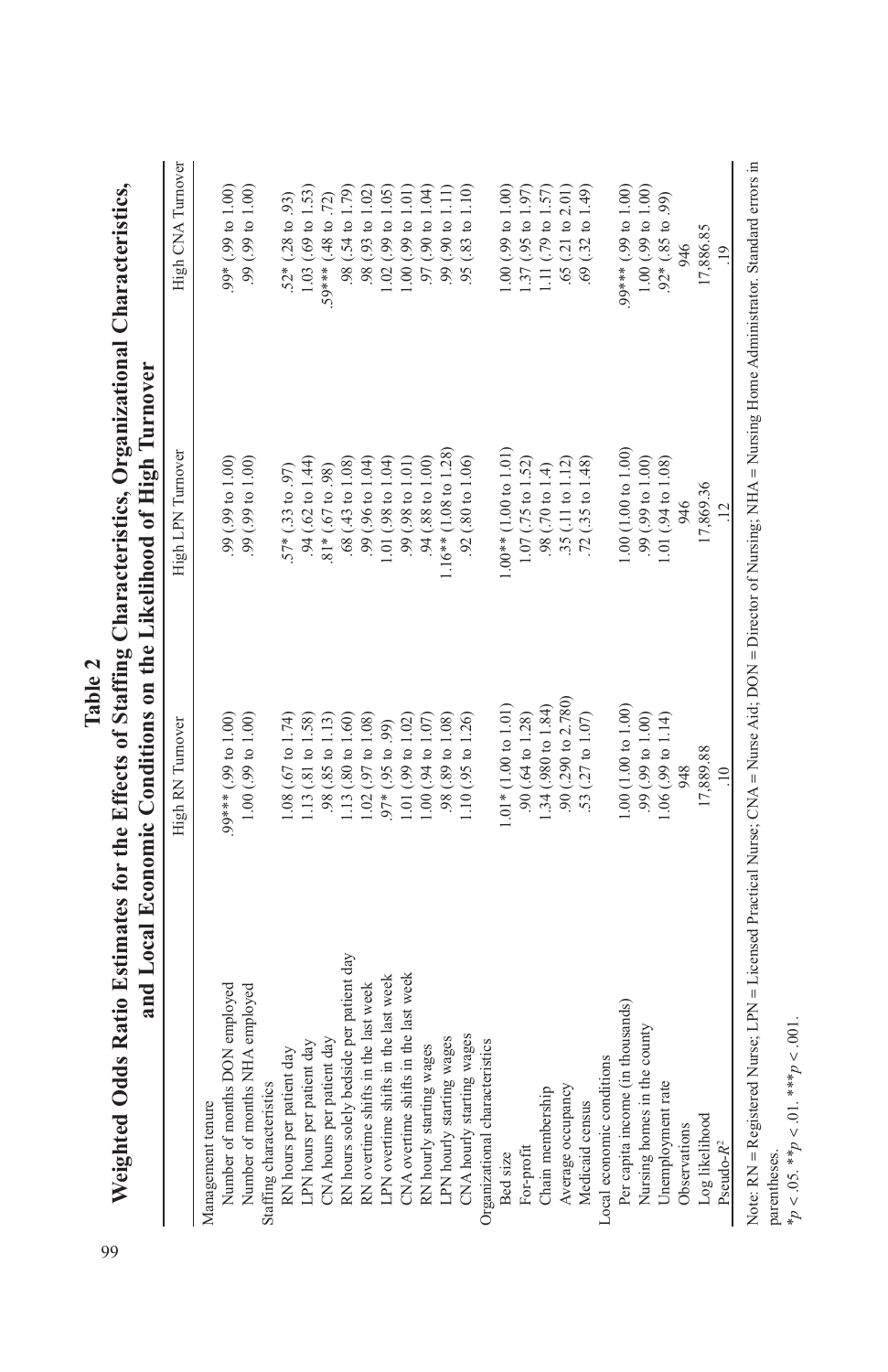| Number of months DON employed<br>Number of months NHA employed<br>Management tenure | % of RNs > 1 year of employment | % of LPNs > 1 year of employment | % of CNAs $> 1$ year of<br>employment |
|-------------------------------------------------------------------------------------|---------------------------------|----------------------------------|---------------------------------------|
|                                                                                     |                                 |                                  |                                       |
|                                                                                     |                                 |                                  |                                       |
|                                                                                     | $0.12***$ (0.02)                | $0.09***$ (0.02)                 | $0.06***$ (0.01)                      |
|                                                                                     | 0.02(0.01)                      | $-0.01(0.02)$                    | 0.01(0.01)                            |
| Staffing characteristics                                                            |                                 |                                  |                                       |
| RN hours per patient day                                                            | $.41**$ (2.57)                  | 2.86 (2.48)                      | $8.20** (2.67)$                       |
| LPN hours per patient day                                                           | $-0.77(2.14)$                   | $-2.02(2.03)$                    | $-3.92*(1.69)$                        |
| CNA hours per patient day                                                           | 0.11(0.82)                      | 1.14 (0.71)                      | 0.91(0.78)                            |
| RN hours solely bedside per patient day                                             | $-0.99(1.95)$                   | 0.72(2.06)                       | $-4.57(2.43)$                         |
| RN overtime shifts in the last week                                                 | 0.33(0.22)                      | 0.12(0.21)                       | 0.09(0.20)                            |
| PN overtime shifts in the last week                                                 | $-0.35*(0.16)$                  | $-0.20(0.13)$                    | $-0.21*(0.09)$                        |
| CNA overtime shifts in the last week                                                | 0.04(0.07)                      | 0.00(0.05)                       | $-0.02(0.04)$                         |
| RN hourly starting wages (hourly)                                                   | $-0.35(0.48)$                   | 0.67(0.42)                       | 0.33(0.31)                            |
| LPN hourly starting wages                                                           | $-0.96(0.62)$                   | $-2.08***$ (0.58)                | $-0.66(0.44)$                         |
| CNA hourly starting wages                                                           | $2.88**$ (0.95)                 | $2.22**$ (0.81)                  | 1.05(0.72)                            |
| Organizational characteristics                                                      |                                 |                                  |                                       |
| Bed size                                                                            | $-0.00(0.01)$                   | $-0.01(0.01)$                    | $(10)$ $10.$                          |
| For-profit                                                                          | $-1.96(2.35)$                   | $-1.49(2.14)$                    | $-4.34**$ (1.65)                      |
| Chain membership                                                                    | $-5.83(2.33)$                   | $-3.03(2.06)$                    | $-.47(1.63)$                          |
| Average occupancy                                                                   | $26.6**$ (8.03)                 | $2.32*(7.89)$                    | $14.31* (6.46)$                       |
| Medicaid census                                                                     | $-11(4.91)$                     | 2.61 (4.72)                      | 2.82 (3.50)                           |
| Local economic conditions                                                           |                                 |                                  |                                       |
| Per capita income (in thousands)                                                    | (17)                            | .23(.17)                         | .26(.13)                              |
| Nursing homes in the county                                                         | .02(.02)                        | $-0.02(0.02)$                    | .01(02)                               |
| Unemployment rate                                                                   | (151)                           | (43)                             | $.97**$ (.34)                         |
| Observations                                                                        | 949                             | 942                              | 922                                   |
| Adjusted $R^2$                                                                      | .16                             | $\ddot{\circ}$                   | $\overline{14}$                       |

Note: RN = Registered Nurse; LPN = Licensed Practical Nurse; CNA = Nurse Aid; DON = Director of Nursing; NHA = Nursing Home Administrator. Standard errors in lard errors in na mann Smrs Note: KN = Kegistered Nurse, LPN = Licenced Practical Nurse, CNA = Nurse Arti. 2010 = Director of Nurse; NHA = Nurse, LPN = L parentheses.<br>\* $p < .05.$ \*\* $p < .01.$ \*\*\* $p < .001.$ parentheses.

\**p* < .05. \*\**p* < .01. \*\*\**p* < .001.

**Table 3 Weighted Ordinary Least Squares Regression Coefficients for the Effects of Staffing Characteristics,** 

Weighted Ordinary Least Squares Regression Coefficients for the Effects of Staffing Characteristics,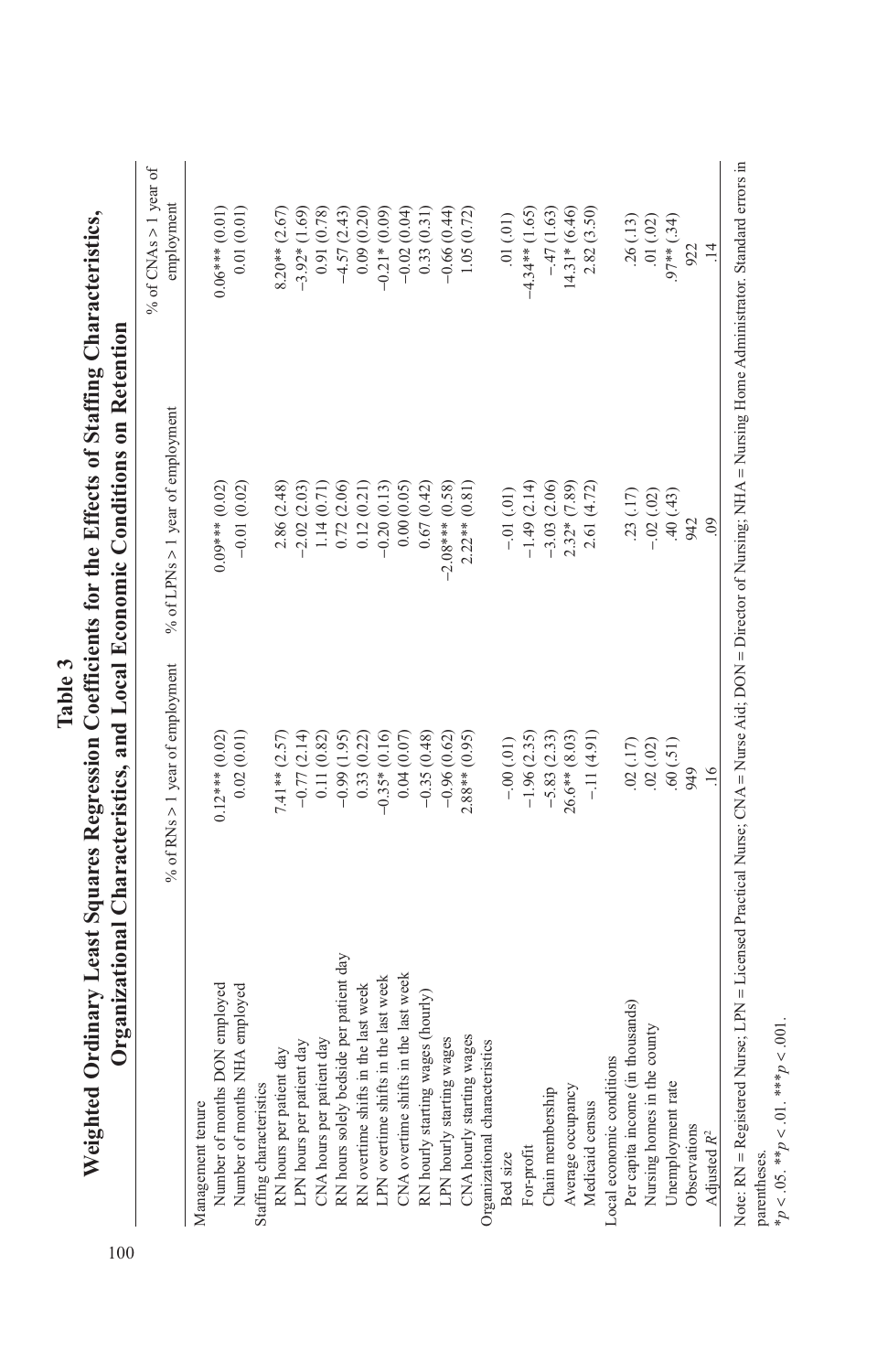higher CNA wages. Higher LPN wages are unexpectedly linked to both higher LPN turnover and lower LPN retention.

Bed size is the only organizational characteristic associated with a higher probability of high turnover. Higher occupancy is positively correlated with higher retention for all nurses. CNAs are the only nurses found to have employment patterns related to a nursing home's profit status or local economic circumstances. For-profit facilities have lower CNA retention. Facilities in areas with higher per capita income and higher unemployment are found to have a lower probability of high turnover and also higher retention.

### **Discussion**

The findings of this analysis have broad implications for NHAs who can implement policies to improve turnover and retention; owners of nursing homes and nursing home chains who have the power to make decisions regarding the profit status, bed size, and occupancy rates of their facilities; state legislators who are capable of mandating labor standards for hours and overtime; Medicare and Medicaid policymakers who can revise standards for nursing home deficiency citations; and industry professionals who can recommend best nursing home practices. Previous nursing home studies that targeted particular geographic regions have identified organizational characteristics and local economic conditions that are related to turnover. The findings of the current study indicate that management tenure and staffing characteristics tend to be more important in predicting both turnover and retention at the national level. This is not surprising because regional conditions, particularly those related to statewide regulations, can greatly influence the specific character of for-profit homes, chains, and facilities with a higher Medicaid Census in certain areas. For example, the Medicaid census of nursing homes in a state with a Construction Moratorium or a strict Certificate of Need Program may vary from that of a state without these restrictions. As a result, the Medicaid census may be an important indicator of staff turnover in some states but not others.

As expected, management tenure is an important indicator of turnover and retention. DON tenure was related to nearly all of the dependent variables for lower turnover and higher retention, but NHA tenure was found to be insignificant. Anderson et al. (2004) also found support for the negative association between DON tenure and staff turnover. Donoghue and Castle (2007) previously identified NHA turnover as an indicator of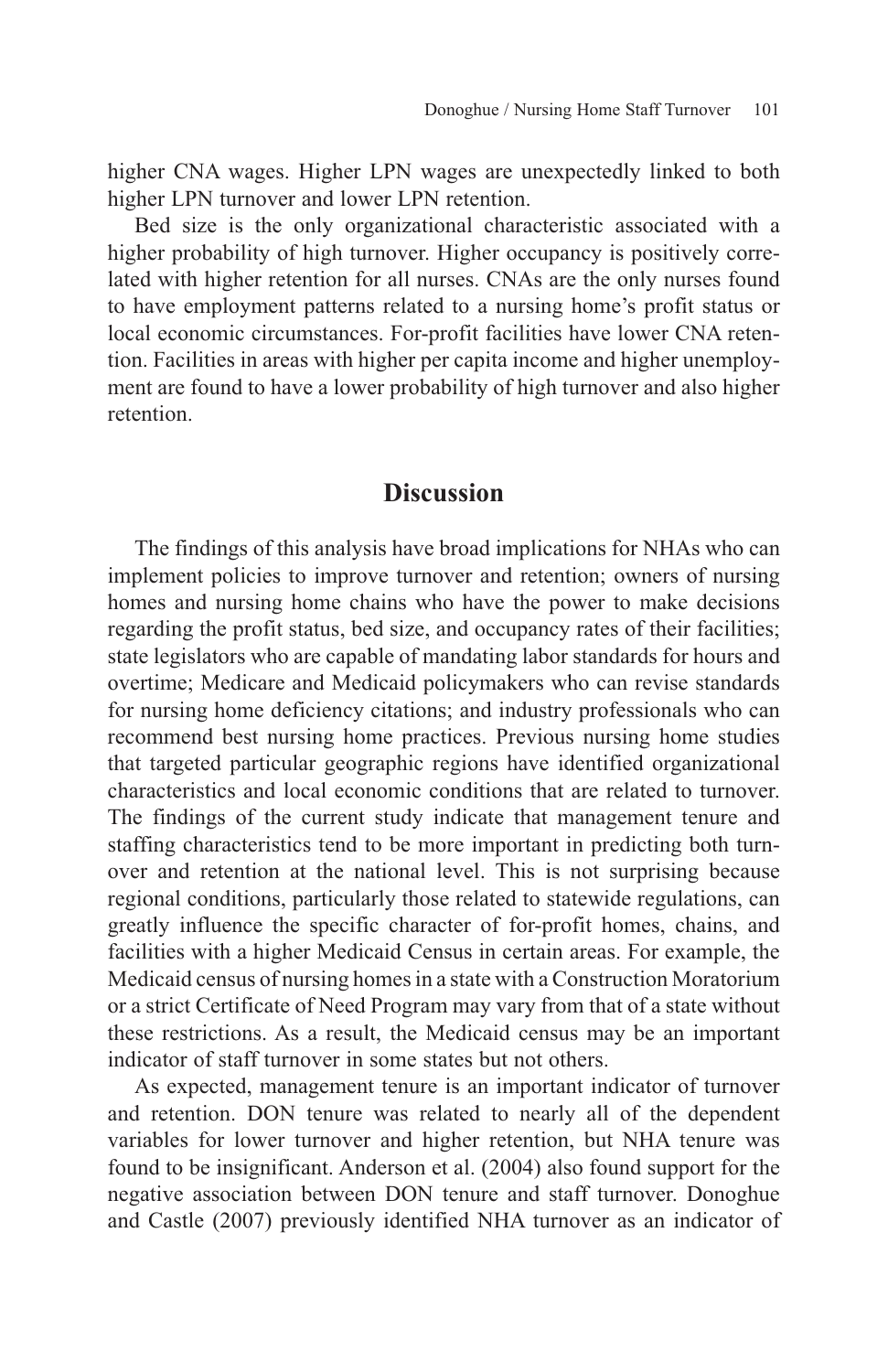staff turnover, but NHA tenure has not previously been tested. NHA turnover may be especially related to staff turnover in times of management overhauls and labor downsizing. Because NHAs tend to have longer tenure than DONs, the impact of NHA turnover may also be more devastating to a staff of nurses than that of a DON. The current study provides a more evidence based rationale, however, for strategies aimed at maintaining longer periods of employment for DONs.

Facilities that provide more nursing hours per patient day alleviate some of the burdens placed on their staff by a large clientele. Nationally, nursing home occupancy is about 86.3% on average (NCHS, 2004), and facilities with more beds are found in this study to have higher levels of turnover for all nurse types. Thus, the provision of more nursing hours per patient day may be as important to nurses as it is to patients. Research has found that patients enjoy a higher quality of care when staffing levels are higher (Harrington & Swan, 2003) and that nurses are less likely to think about leaving, think about a job search, conduct a job search, and turn over when staffing levels are higher (Castle et al. 2007).

Certain staffing variables are also found to be closely related to turnover and retention. Nursing homes with higher RN hours per patient day are less likely to have high LPN and CNA turnover, although RN hours per patient day are not related to RN turnover. Thus, lower LPN and CNA turnover may be explained by the higher level of support and supervision that a more abundantly staffed team of RNs can provide. LPNs and CNAs may also experience lower turnover because their burdens are reduced when RNs are more readily available to provide necessary treatments for patients with urgent needs. Although higher RN hours per patient day are not associated with lower RN turnover, they are associated with higher rates of one-year RN retention. These associations may be the result of longer term organizational commitment among RNs who work in facilities that afford higher levels of RN staffing, even if RN turnover does not vary under the same conditions. In addition, stability among the RN labor force may induce improved commitment among lower level nurses, because RN retention is positively associated to CNA retention.

CNA hours per patient day are associated with lower turnover among LPNs and CNAs, but unlike RN hours per patient day, they are not related to retention. Lower turnover for all nurse types has been linked to higher CNA hours per patient day in previous research. These studies have concluded that higher CNA hours per patient day are important in alleviating the caregiving burden because CNAs provide the most direct care (Castle & Engberg, 2006; Donoghue & Castle, 2007). Because higher CNA hours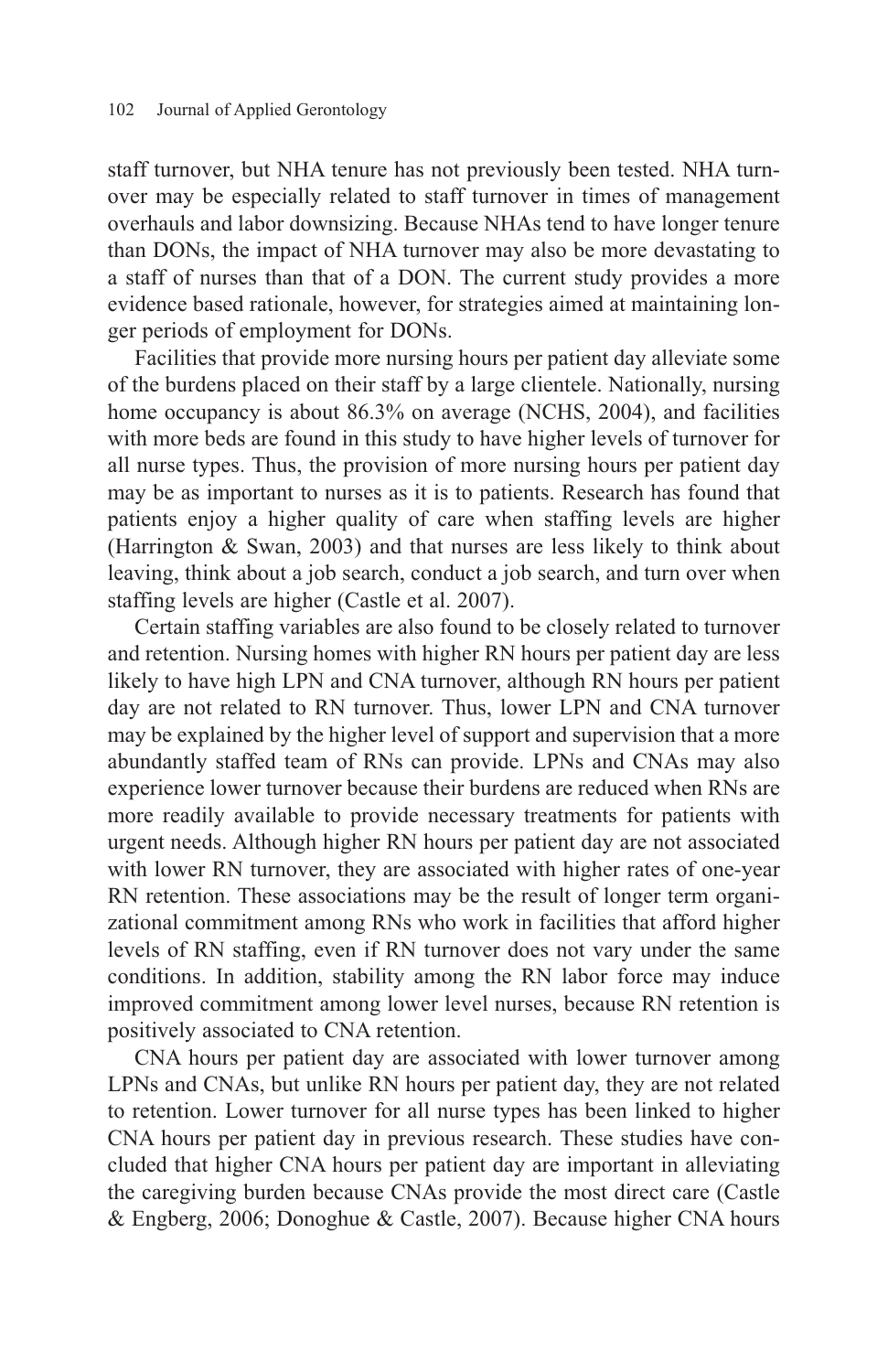per patient day are not associated with the additional benefit of higher retention, like that of higher RN hours, it appears that the tendency for nurses to maintain longer commitments is more closely related to retention among higher level nurses.

No support can be found in this study, however, for labor strategies that would specifically target LPNs in an effort to improve turnover or retention. Nationally, LPNs have the lowest rate of turnover among the three nurse types and also the highest level of retention. LPN turnover and retention conditions tend to worsen when LPN starting hourly wages are higher. As previously shown, greater RN hours per patient day are associated with a decreased likelihood of high turnover among LPNs, but higher LPN hours per patient day are not negatively associated to turnover or positively associated to retention. In fact, CNAs have lower retention in facilities with higher LPN hours per patient day. CNAs also have lower retention when LPNs work more overtime shifts. The only indication of benefit from higher LPN hours is in the lower likelihood of RN turnover in facilities where LPNs work more overtime shifts. The weight of this evidence does not suggest that LPNs fail to make an important contribution to nursing home care, but instead, that nursing homes may be wasting valuable resources in efforts designed to lower turnover or increase retention among LPNs, who already turn over the least and are the most likely nurse type to have worked for at least one year in the same facility. Nevertheless, some facilities may be intentionally seeking to induce higher commitment among LPNs in keeping with a management strategy that relies more heavily on LPN care. By extension, the managers of these facilities may actually be less inclined to seek lower turnover or higher retention among CNAs.

Finally, the evidence here suggests that nationally, CNAs are the only one of the three nurse types whose turnover or retention rates are significantly related to a nursing home's profit status or its local economic environment. CNAs in for-profit homes have significantly lower retention rates, and as a whole, both the turnover and retention rates for CNAs are better in areas with higher per capita incomes and higher unemployment. These findings are consistent with those of Castle et al. (2007), who showed that CNAs are less likely to think about a job search when they work for nonprofits and when the unemployment rate is high. In areas with a higher per capita income and a higher unemployment rate, CNAs may be less likely to terminate their own positions because they are paid better and also because they fear they will have difficulty finding a new job.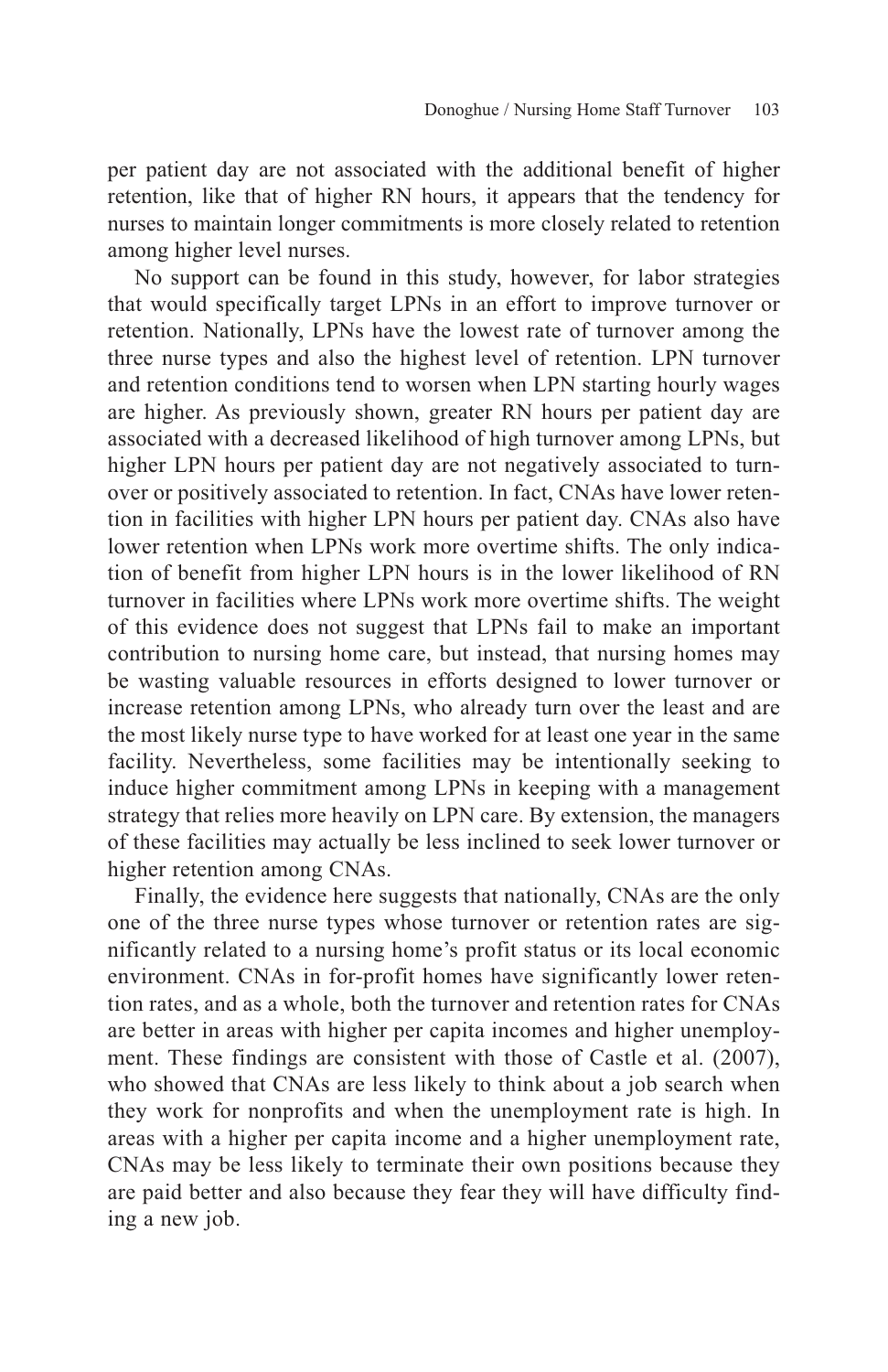# **Limitations to the Findings**

Despite the important policy implications of this study, some limitations are evident. The cross-sectional design of the NNHS means that causality cannot be assumed from statistically significant correlations. Missing data is also a problem because turnover and retention rates are derived from multiple questionnaire items. Facilities with missing data on any of the relevant variables in the analysis were excluded. The turnover rates may also be conservative and/or affected by seasonal fluctuations because they reflect only a 3-month time period. The benefit of the short time frame is in the potential for higher data reliability, both because the information may be more readily available and because staff members filling out the survey may not have been employed with the organization during the entire period of longer time frames (Castle, 2006).

#### **Conclusion**

Lower staff turnover and higher staff retention are both important goals for nursing homes. Facilities with lower turnover are more capable of staffing their nursing positions to meet the needs of their patients because they can depend on a more reliable workforce. Nursing homes with lower turnover have been found to provide a higher quality of care, and this is likely to be the result of cost savings that arise from less frequent hiring and training. Retaining a nursing home staff over an extended period of time is also beneficial because of the organization-specific experience that it can foster among nurses, and its potential to build morale among nurses who form relationships with their fellow employees and the patients that they serve. NHAs may also have more success in accomplishing their organizational goals when their staffs have longer institutional memories and experiences.

DON tenure and higher RN and CNA staffing are the variables that showed the most consistent relationships with lower turnover and higher retention. LPNs turn over the least among the three nurse types and neither higher LPN staffing nor LPN overtime has beneficial effects on turnover or retention. This study found national turnover rates to be lower than most previous regional estimates, and organizational characteristics are found to play a subordinate role to staffing conditions and management tenure in predicting turnover and retention than earlier studies have indicated.

Longitudinal panel research is needed to more closely detect the impact of changes in staffing, management tenure, organizational characteristics, and economic conditions on turnover and retention. The profit status and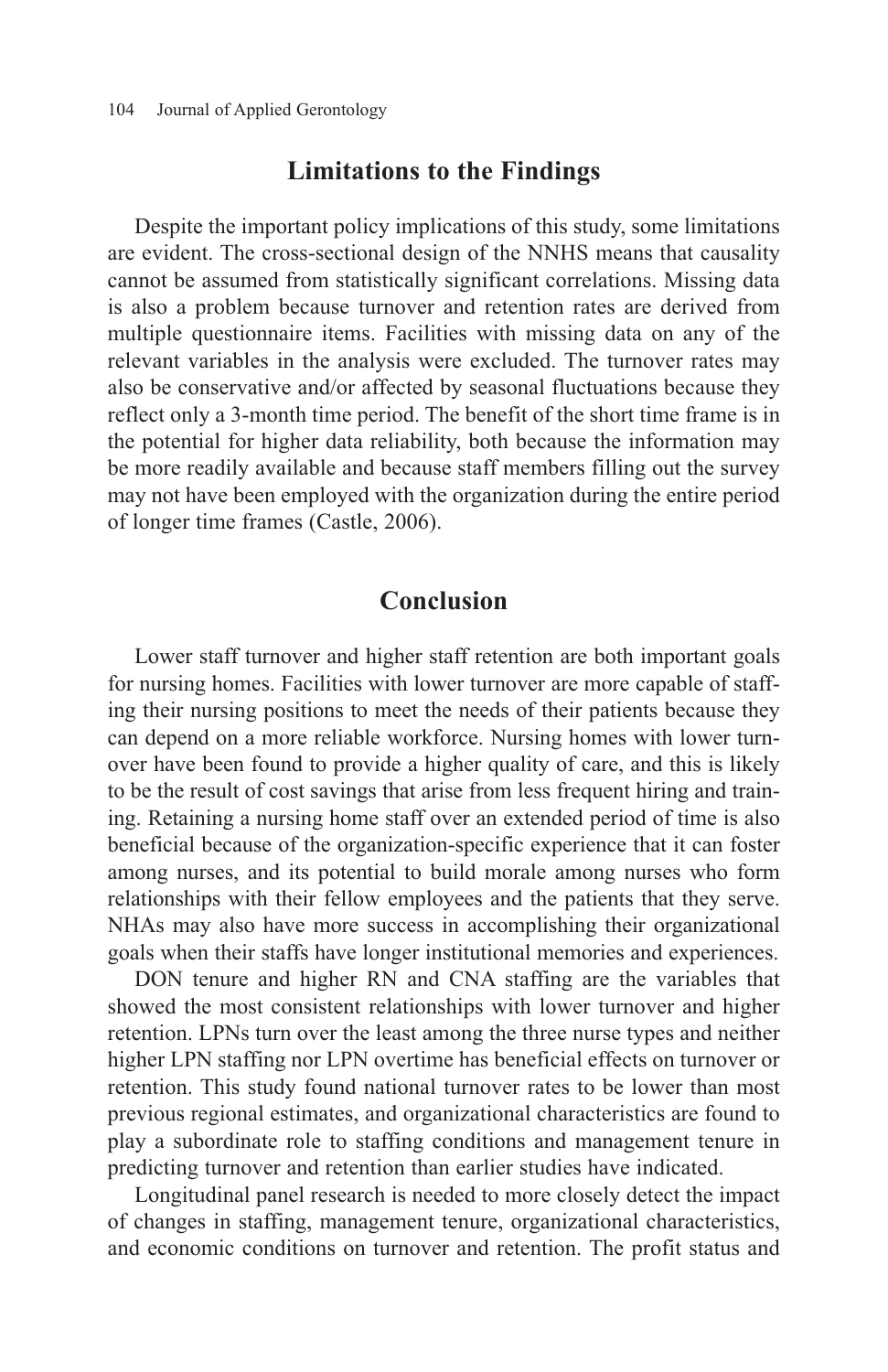chain membership of a nursing home may be unlikely to change, but other operating conditions are apt to fluctuate. For example, some evidence in this study suggests that staffing characteristics for one nurse type influence turnover or retention for another nurse type. In addition, it is likely that turnover affects retention across nurse types, and vice versa. Measuring these associations over time would yield better information on the consistency of those associations. Hazard models for sharp turnover increases or rapid reductions in retention may reveal the changes in institutions and the local economic environment that are most likely to induce labor instability. Surveys of nurses who recently terminated may also be instructive to policy makers attempting to lower turnover and increase rates of retention.

#### **References**

- Abelson, M. A., & Baysinger, B. D. (1984). Optimal and dysfunctional turnover: Toward an organizational level model. *Academy of Management Review*, *9*, 331-341.
- Anderson, R. A., Corazzini, K. N., & McDaniel, B. A., Jr. (2004). Complexity science and the dynamics of climate and communication: Reducing nursing home turnover. *The Gerontologist*, *44*, 378-388.
- *Area Resource File*. (2005). Rockville, MD: U.S. Department of Health and Human Services, Health Resources and Services Administration, Bureau of Health Professions.
- Banaszak-Holl, J., & Hines, M. (1996). Factors associated with nursing home staff turnover. *The Gerontologist*, *36*, 512-517.
- Brannon, D., Zinn, J. S., Mor, V., & Davis, J. (2002). An exploration of job, organizational, and environmental factors associated with high and low nursing assistant turnover. *The Gerontologist*, *42*, 159-168.
- Brennan, P. I., & Moos, R. H. (1990). Physical design, social climate, and staff turnover in skilled nursing facilities. *Journal of Long-Term Care Administration*, *18*, 22-27.
- Castle, N. G. (2005). Turnover begets turnover. *The Gerontologist*, *45*, 186-195.
- Castle, N. G. (2006). Measuring staff turnover in nursing homes. *The Gerontologist*, *46*, 210-219.
- Castle, N. G. (2008). State differences and facility differences in nursing home staff turnover. *Journal of Applied Gerontology*, *27*, 609-630.
- Castle, N. G., & Engberg, J. (2006). Organizational characteristics associated with staff turnover in nursing homes. *The Gerontologist*, *46*, 62-73.
- Castle, N. G., Engberg, J., Anderson, R., & Men, A. (2007). Job satisfaction of nurse aides in nursing homes: Intent to leave and turnover. *The Gerontologist*, *47*, 193-204.
- Decker, F. H., Gruhn, P., Matthews-Martin, L. Dollard, K. J., Tucker, A. M., & Bizette, L. (2002) *Results of the 2001 AHCA nursing position vacancy and turnover survey*. Washington, DC: AHCA Health Services Research and Evaluation.
- Decker, F. H., Gruhn, P., Matthews-Martin, L., Dollard, K. J., Tucker, A. M., & Bizette, L. (2003). *Results of the 2002 AHCA survey of nursing staff vacancy and turnover in nursing homes health services research and evaluation*. Washington, DC: AHCA Health Services Research and Evaluation.
- Donoghue, C., & Castle, N. (2006). Voluntary and involuntary nursing home staff turnover. *Research on Aging*, *28*, 454-472.